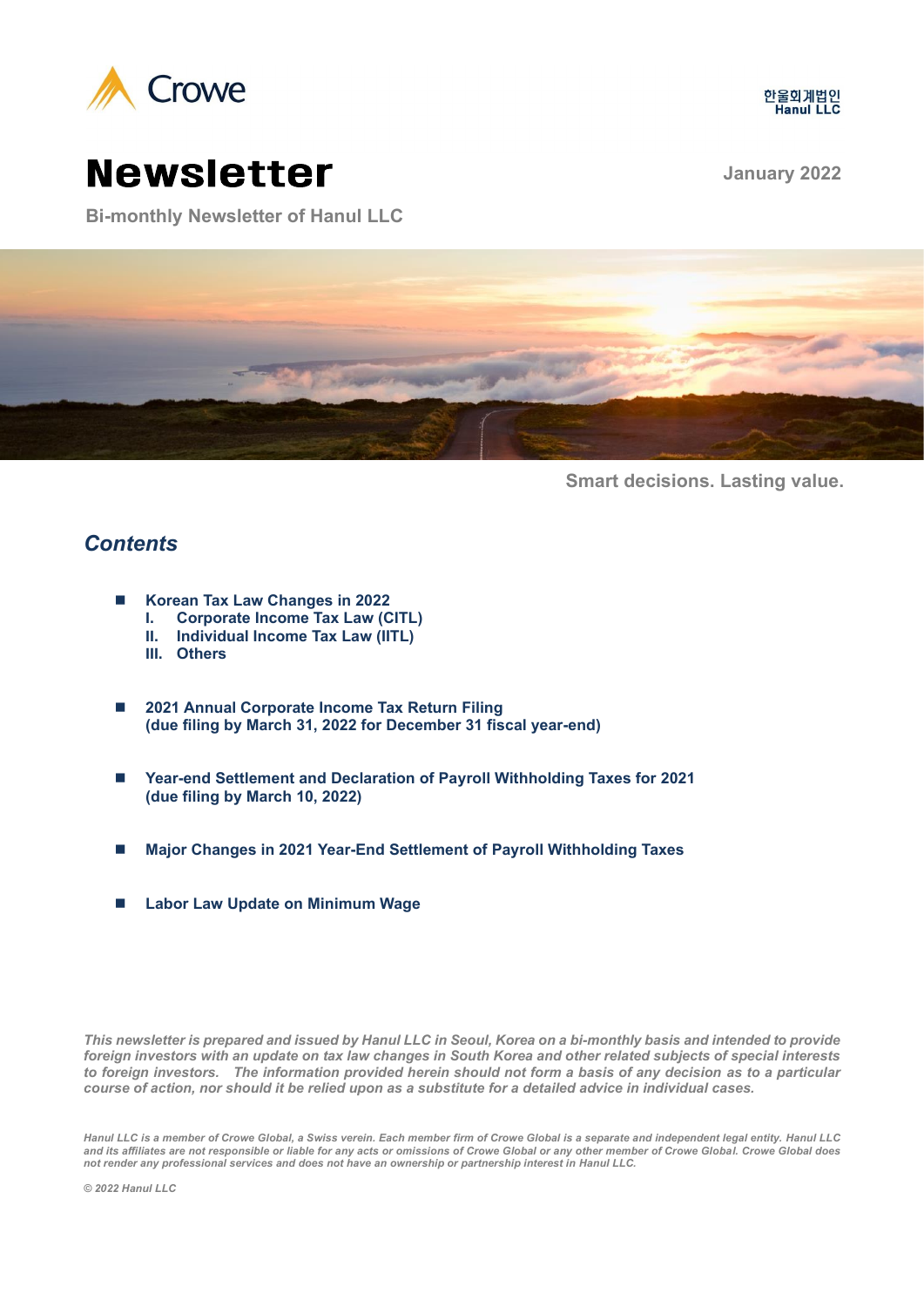

# ■ Korean Tax Law Changes in 2022

Proposed tax law changes announced by the Korean government in July 2021 were approved by the National Assembly in December 2021 with several amendments and additions. We summarized below some of the major tax law changes for 2022 to keep you updated. Most of the tax law changes we discussed below came into force from the fiscal year starting, or income earned, on or after January 1, 2022 unless indicated otherwise.

## **I. Corporate Income Tax Law (CITL)**

#### ⚫ **Introduction of reporting requirements of liaison offices of foreign corporations**

For Korean tax purposes, liaison offices of foreign (non-Korean) corporations may engage in non-revenue generating liaison activities exclusively for the entity of which the liaison offices are a part (i.e., the head office). The non-revenue generating activities include conducting advertising, public relations, collection and supply of information, scientific research, or other similar activities of a preliminary or auxiliary nature and other liaison activities solely for the head office. Since a liaison office, by definition, acts only for its home office and does not generate revenue in Korea, it is not subject to the Korean corporate income tax and need not file a corporate income tax return in Korea.

Under the tax law changes, the liaison offices of foreign corporations shall be required to submit certain information on the status of the liaison office **by February 10th of the following year**. The required information includes basic information of the liaison office, its representative, information relating to its headquarters, other branches of the foreign corporation in Korea, list of domestic customers, etc. The purpose of this new reporting requirements of liaison offices in Korea is to prevent avoidance of corporate income tax liability of foreign corporations through their liaison offices in Korea, when in essence it is operated as a permanent establishment (PE) of the concerned foreign corporation.

This change will become effective from the fiscal year beginning on or after January 1, 2022.

#### Introduction of a new deduction limit for the existing net operating losses("NOL") **in case of business transfer**

In order to prevent tax avoidance through a business transfer, under the tax law changes, the existing NOL of the transferee company cannot be utilized to offset the taxable income from the business transferred from the acquired company if the following conditions are met:

(i) The business transfer is made between related parties, and (ii) 70% or more of the total assets and 90% or more of net assets are transferred to the transferee company.

The amended rule shall apply to the business transfer made on or after January 1, 2022.

#### ⚫ **Introduction of a new penalty for non-submission of expense details related to business cars**

Currently, a taxpayer who claims a deduction for expenses incurred for the use of business cars is required to submit expense details related to business cars. However, there is no penalty for the non-submission of such expense details.

Under the tax law changes, if a taxpayer claims a deduction for expenses incurred for the use of business cars, but fails to submit or inaccurately submit expense details related to business cars, a penalty of 1% on the non-reported or inaccurately reported amount shall be imposed.

The revised provision will become effective from the tax year beginning on or after January 1, 2022.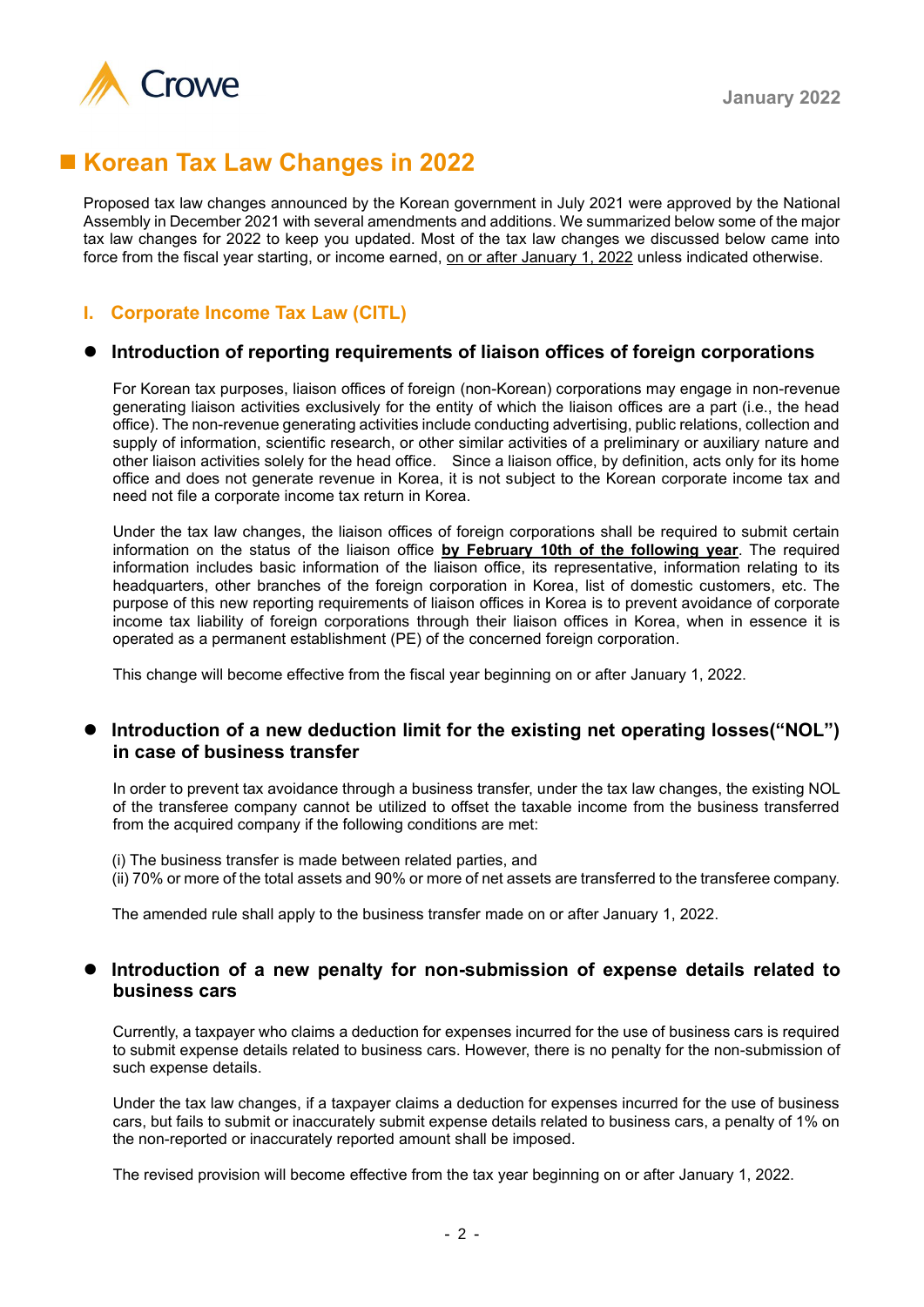

## **II. Individual Income Tax Law (IITL)**

#### ⚫ **Introduction of tax credit limit for voluntary tax payment through a taxpayers' association**

Class B earned income means employment income received from a foreigner or foreign corporation outside Korea, excluding those claimed as a deductible expense for a Korean place of business of a non-resident or a foreign corporation. Class B earned income can be reported by respective employees either (1) through a Class B taxpayers' association by the 10<sup>th</sup> day of the following month or (2) through the individual income tax return filing by May 31 of the following year. Currently, employees can enjoy a 5% tax credit if they voluntarily report their monthly Class B earned income through a taxpayers' association.

Under the tax law changes, the tax credit will be subject to annual limit of KRW 1 million. Further, the tax credit will be applicable until December 31, 2024.

This change will be applicable to income earned from January 1, 2022.

#### ⚫ **Increase in a threshold of capital gains tax exemption on real estate sales for singlehouse owners**

Under the tax law changes, the threshold of capital gains tax exemptions for single-house owners on the sales of houses which meet certain criteria prescribed by the Presidential Decree of IITL will be raised to KRW 1.2 billion from the previous KRW 900 million.

This change will take effect to capital gains from the transfer made on or after December 8, 2021.

#### **III. Others**

#### ⚫ **Extension of time for the issuance of amended VAT invoice**

Currently, where any requisite information of VAT invoice is wrongly stated due to reasons other than an error, an amended VAT invoice can be issued no later than the filing due date of the VAT return for the taxable period in which the date of supply of goods or services falls.

Under the tax law changes, the due date of the issuance of amended VAT invoice is extended to one (1) year after the filing due date of the VAT return.

This change will be applicable to goods or services supplied on or after the effective date of the relevant Presidential Decree of VAT Law.

### ⚫ **Ease of conditions for issuing an advance VAT**

Currently, to be deemed as a lawful VAT invoice, an advance VAT invoice should satisfy one of the following conditions:

- (i) The sales consideration is paid within 7 days from the VAT invoice issuance date;
- (ii) Both of the following condition a. and b. are satisfied for the advance VAT invoice:
	- a. The agreement entered into between the seller and the purchaser prescribes the **fixed timings** of invoicing and of payment separately; **AND**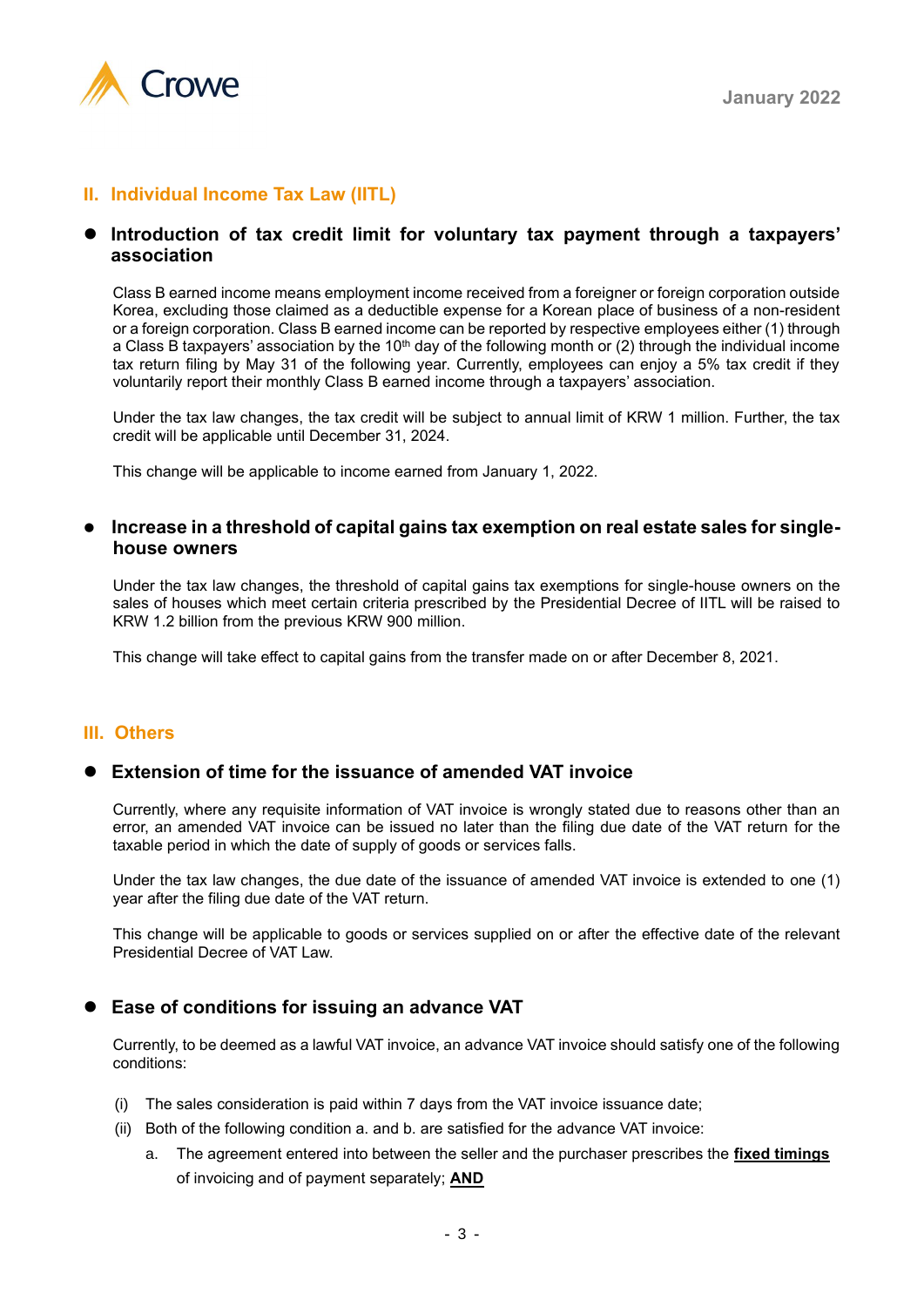

- b. The period between invoicing and payment timing under contract is **30 days or shorter**.
- (iii) Where the time for supplying goods or services arrives during the taxable period that includes the date of issuance of the tax invoice **and** an amount stated in the tax invoice is verified to have been paid.

Under the tax law changes, the above requirement (iii) will be eased, whereby the payment in the same taxable period is not necessary.

### ⚫ **Reduction of late payment interest charge**

Currently, the interest charge for late payment of taxes is 0.025% per day (9.125% per annum) of the amount unpaid or underpaid. Under the tax law changes, the late payment interest charge will be decreased to  $0.019\% \sim 0.022\%$  per day (6.94%  $\sim 8.03\%$  per annum).

This amendment will be applicable to a late payment interest charge imposed after the enforcement date of new Presidential Decree of National Tax Basic Law. However, former provision shall apply in the case where tax payment due date has already passed before the enforcement date of new Presidential Decree.

### ⚫ **Increase in low tax rate threshold for Controlled Foreign Corporations ("CFC") rule**

Currently, the undistributed earnings of CFCs located in the jurisdictions where the tax burden does not exceed 15% of the income actually earned by the CFCs shall be deemed a dividend paid to the Korean shareholder. In order to prevent offshore tax avoidance through CFCs, the threshold for low tax rate for determining a CFC will be increased from the current 15% to 70% of the Korean top marginal corporate income tax rate (25% at present). In addition, the scope of CFC will be expanded to include certain types of foreign trust (e.g., purpose trust, trust with beneficiary certificates, limited liability trust under the Korean Trust Act).

The amendment will apply from the tax year commencing on or after January 1, 2022.

#### ⚫ **Introduction of documentation requirement for foreign company or non-resident providing electronic services**

Currently, if a foreign company not having a PE in Korea provides electronic services (e.g., games, sounds, video files, electronic documents, software, advertising, brokerage, cloud computing, etc.) to the Korean consumers (excluding registered VAT leviable or exempt taxpayers), the concerned foreign company shall be required to make a special VAT registration with the Korean tax authorities within 20 days as from its Korean business commencement date and to prepare and file its quarterly VAT returns with the Korean tax authorities by the 25th day following the calendar quarter-end.

Under the tax law changes, the foreign company which provides electronic services to Korean customers shall be required to maintain transaction details such as the type of services provided, service recipients, considerations, numbers of transactions and the timing of supplies for 5 years. In addition, if requested by the tax authorities, such transaction details should be submitted within 60 days as from receiving the request.

This amendment will apply to the electronic services provided on or after July 1, 2022.

### ⚫ **Extension of sunset period of flat income tax rate for foreigner workers**

Currently, the individual income tax liabilities of foreigner workers (excluding daily employed workers) on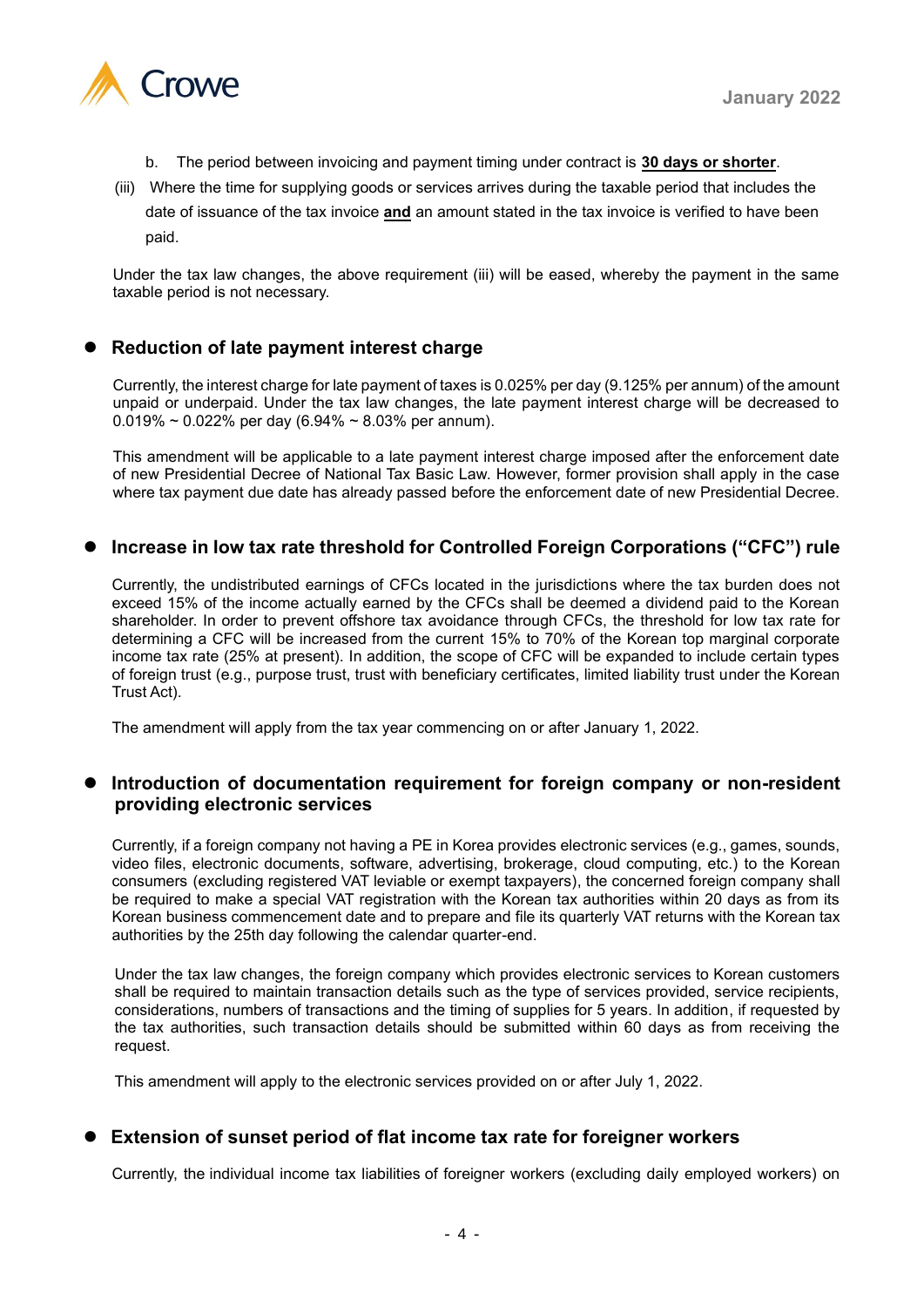

earned income from the rendering of his/her services to companies in Korea including foreign invested companies can be finalized by applying the 19% flat income tax rate (excluding local income tax equal to 10% of income tax) on gross earned income for the first five (5) year period. This rule was supposed to expire at the end of 2021.

Under the tax law changes, this rule will be extended to December 31, 2023.

# ■ 2021 Annual Corporate Income Tax Return Filing (due filing by **March 31, 2022 for December 31 fiscal year-end)**

#### ⚫ **2021 Annual Corporate Income Tax and Local Income Tax Returns Filing Deadlines**

Under the CITL, a company having a fiscal year ended December 31, 2021 should file the 2021 annual corporate income tax return by March 31, 2022 together with necessary tax payments thereof.

In this connection, we summarized the due dates of tax return filing and necessary tax payment related to corporate income tax and local income tax as follows:

In principle, annual/interim corporate income tax and local income tax returns are due filing together with tax payment as given below:

| <b>Tax returns</b>                    | <b>Filing due dates</b>                                           |
|---------------------------------------|-------------------------------------------------------------------|
| • Annual corporate income tax return  | - Within 3 months from the fiscal year-end                        |
| • Interim corporate income tax return | - Within 2 months after the first 6 months of each<br>fiscal year |
| • Annual local income tax return      | - Within 4 months after the fiscal year-end                       |

If the annual/interim corporate income taxes payable are over KRW 10 million, companies are allowed to make tax payments in 2 installments as below:

| <b>Tax returns</b>                                                                     | <b>Payment due dates</b>                                                                                                                                        |
|----------------------------------------------------------------------------------------|-----------------------------------------------------------------------------------------------------------------------------------------------------------------|
| • Annual corporate income tax return<br>- 1st installment (*)<br>- 2nd installment (*) | - Within 3 months from the fiscal year-end<br>- Within 1 month from the end of the filing due date<br>(within 2 months for a small and medium-sized<br>company) |
| • Interim corporate income tax return                                                  |                                                                                                                                                                 |
| - 1st installment (*)                                                                  | - Within 2 months from the end of interim period                                                                                                                |
| - 2nd installment (*)                                                                  | - Within 1 month from the end of the filing due date<br>(within 2 months for a small and medium-sized<br>company)                                               |

#### (\*) The amount of installments shall be determined as follows:

| If total taxes payable is: |                 | Installment payments can be<br>broken down as below: |
|----------------------------|-----------------|------------------------------------------------------|
| Over KRW 10 million        | 1st installment | 10 million                                           |
| $\sim$ up to 20 million    | 2nd installment | Excess over 10 million                               |
| Over KRW 20 million        | 1st installment | 50% or more of taxes payable                         |
|                            | 2nd installment | Remaining balance                                    |

(\*\*) Installment payment is not applicable for local income tax.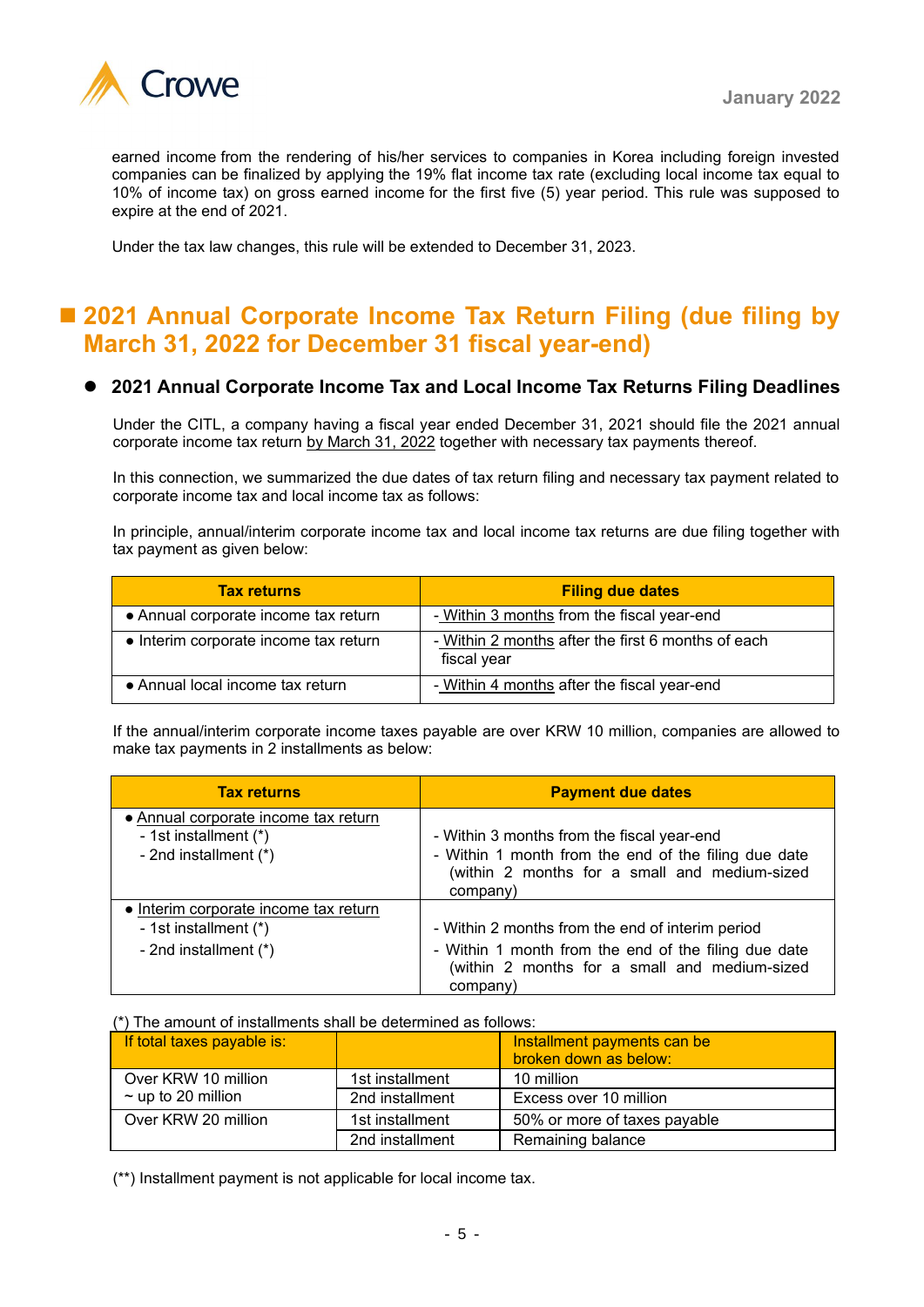

# ■ Year-end Settlement and Declaration of Payroll Withholding **Taxes for 2021 (due filing by March 10, 2022)**

The employer as a tax withholding agent must perform the year-end settlement of exact payroll withholding taxes for and on behalf of its employees in February of the following year after each year end as required by the IITL of Korea.

In this connection, the employer should reflect the results of year-end settlement in the February payroll of the following year accordingly. Any overpayment resulting from the year-end settlement is used to offset the payroll taxes due in February of the following year and onward until fully utilized. For any underpayment resulting from the year-end settlement, the employer should withhold additionally from the February payroll and remit it to the tax office as scheduled by March 10 of the following year (i.e., by March 10, 2022 for year 2021).

For the year-end settlement processing, the employees should gather and submit supporting documents to claim tax deductions/credits.

By the year-end settlement and filing, employees having only salary income may fulfill his/her annual individual income tax reporting obligations in Korea. On the other hand, employees having other source of income exceeding certain thresholds than salary income are required to file additionally an annual individual income tax return ("종합소득세신고" in Korean) together with tax payment on or before May 31 of the following year (i.e., by May 31, 2022 for 2021 income).

# ■ Major Changes in 2021 Year-End Settlement of Payroll **Withholding Taxes**

⚫ **Revision in scope of taxation of salary and wage earned income and provision of legal ground for nontaxation of salary and wage paid for employee welfare**

| 2020                                         | 2021                                    |
|----------------------------------------------|-----------------------------------------|
| Scope of salary and wage earned income       | Deleted non-taxable income removed from |
| Benefits from receiving housing              | the scope of salary and wage earned     |
| Excluding benefits from receiving            | income                                  |
| company housing for officers who are         |                                         |
| not shareholders, employees who are          |                                         |
| not officers, etc.                           |                                         |
| • Benefits from receiving loans for purchase |                                         |
| or lease of housing with low or zero         |                                         |
| interest                                     | <b>Deleted</b>                          |
| Excluding benefits received by               |                                         |
| employees of Small and Medium                |                                         |
| Enterprises (SMEs)                           |                                         |
| Insurance premiums borne by the              |                                         |
| employer for the benefit of its employees    |                                         |
| or their family members as beneficiaries     |                                         |
| Excluding the insurance premiums paid        |                                         |
| by the employer for group guarantee-         |                                         |
| type insurances and group refund             |                                         |
| quarantee insurance of maximum KRW           |                                         |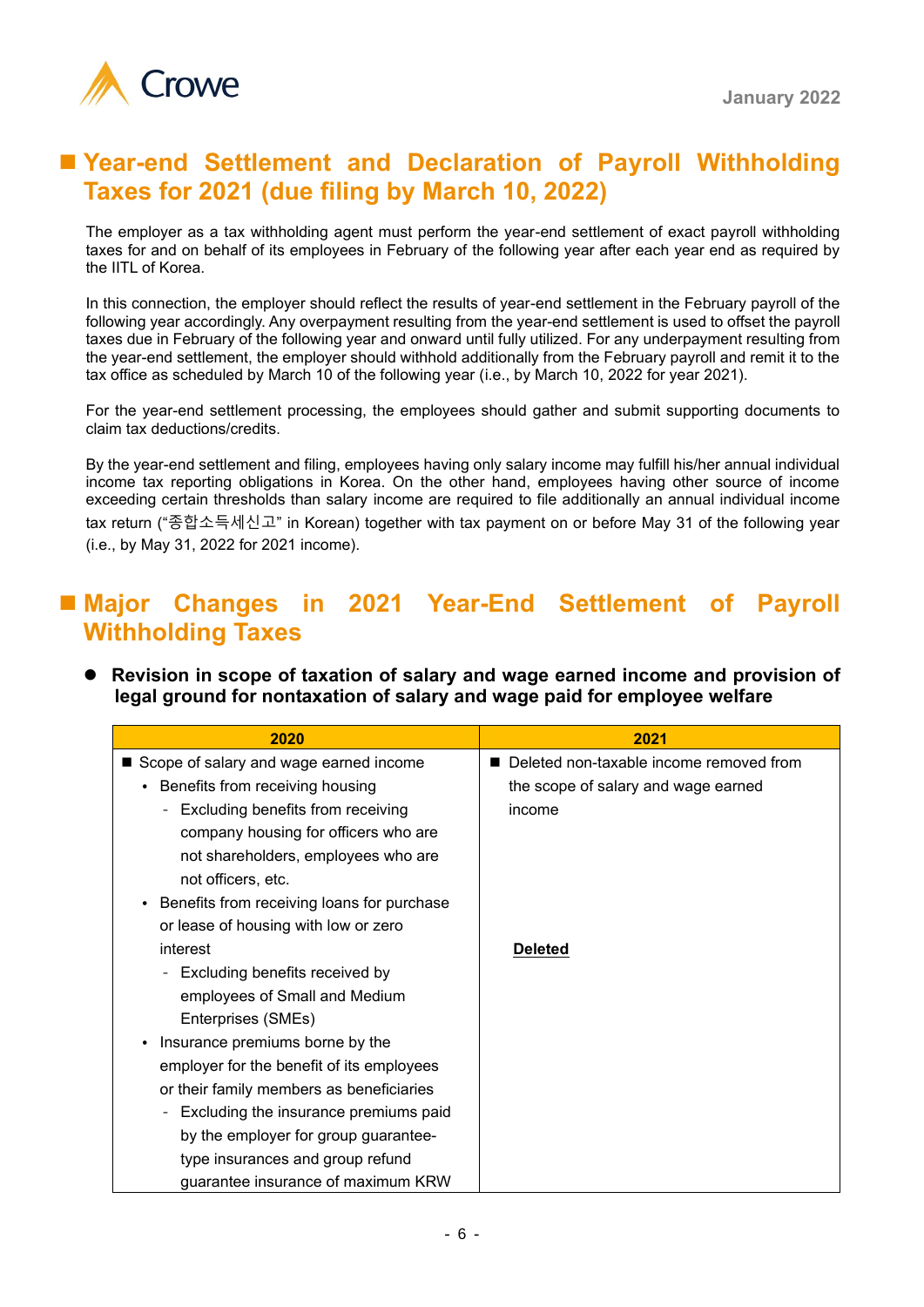

| 700,000         |                                                                                                                                                                                                                                                                                                                                                                                                                                                                     |
|-----------------|---------------------------------------------------------------------------------------------------------------------------------------------------------------------------------------------------------------------------------------------------------------------------------------------------------------------------------------------------------------------------------------------------------------------------------------------------------------------|
| < Newly added > | ■ Non-taxation of salary and wage earned<br>income paid for employee welfare<br>• Benefits from receiving company housing<br>for officers who are not shareholders,<br>employees who are not officers, etc.<br>• Benefits from receiving loans for<br>purchase or lease of housing with low or<br>zero interest for employees of SMEs<br>Insurance premium for group guarantee-<br>type insurance and group refund<br>guarantee insurance of maximum KRW<br>700,000 |

This revised provision will be applicable for earned income incurred on or after January 1, 2021.

## ⚫ **Application of income deduction for housing purchase/lease funds for foreign employees who are tax residents of Korea**

| 2020                                                                                                                                                                                                                                                                                   | 2021                                                                                                                                                                                                                                                                     |
|----------------------------------------------------------------------------------------------------------------------------------------------------------------------------------------------------------------------------------------------------------------------------------------|--------------------------------------------------------------------------------------------------------------------------------------------------------------------------------------------------------------------------------------------------------------------------|
| Employees eligible for Income deduction of<br>housing purchase/lease funds*<br>* 1 Income deduction for housing lease<br>funds, 2 Income deduction for long-term<br>housing mortgage interest payment 3 Tax<br>credit for monthly rents                                                | ■ Foreigner(non-Korean) employees are<br>newly added to be eligible.                                                                                                                                                                                                     |
| Employee who is the head of a household<br>having salary earned income, but not<br>owning a house (including employee who<br>owns 1 house for income deduction case<br>2 above)<br>* Where the household head does not<br>receive deduction, the household member<br>shall be eligible | Same                                                                                                                                                                                                                                                                     |
| < Newly added >                                                                                                                                                                                                                                                                        | • Foreigner(non-Korean) employees* who<br>does not own a house are newly added<br>(including employee who owns 1 house<br>in the case of $@$ above)<br>* Foreigner employee shall be defined as<br>(i) Foreigner (non-Korean) who is<br>registered under the Immigration |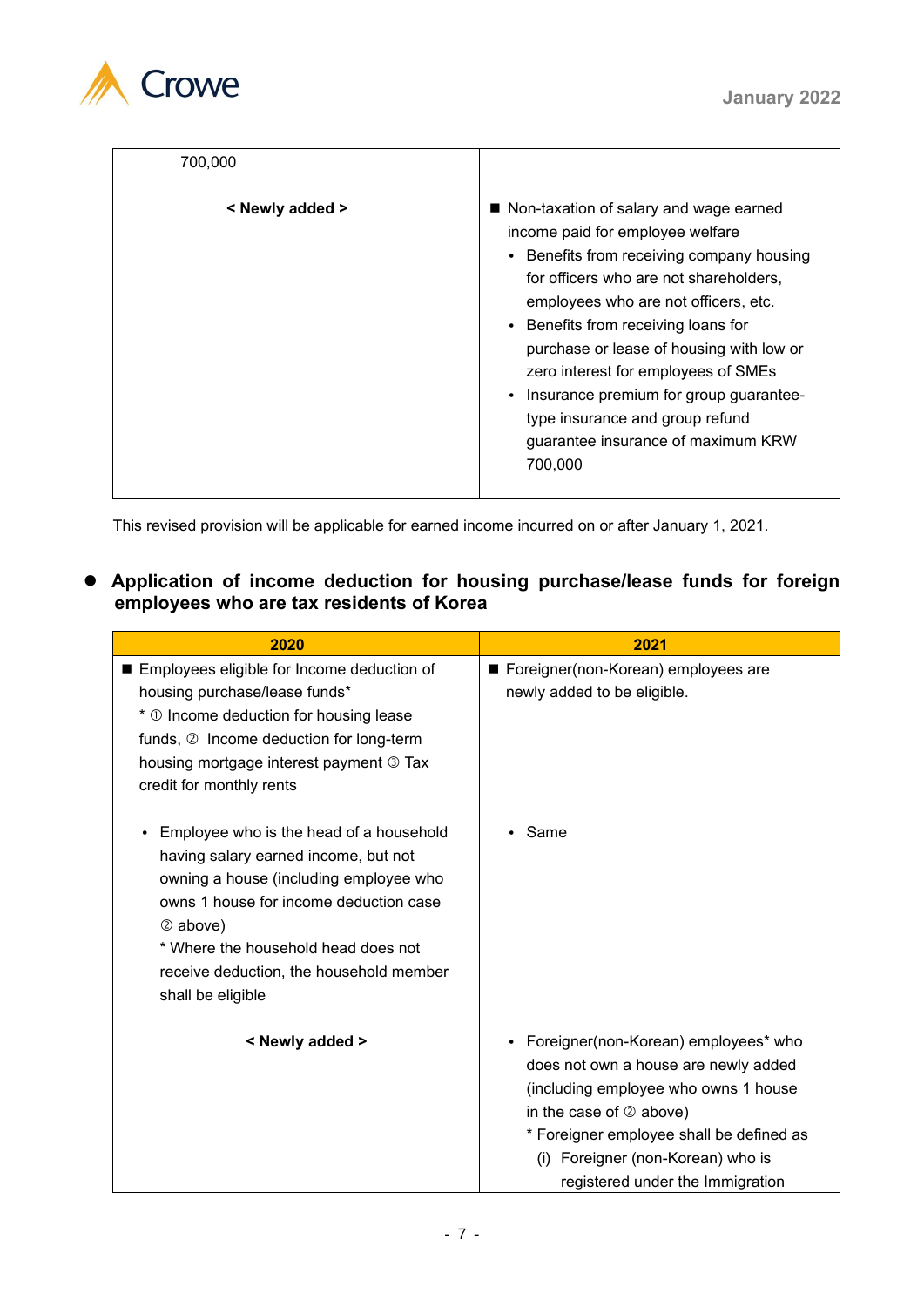

| Control Law or Ethnic Korean         |
|--------------------------------------|
| holding foreign citizenship who is   |
| registered under the Overseas        |
| Korean Act of Korea, and             |
| (ii) Where a foreigner's spouse or a |
| foreigner's lineal descendants and   |
| ascendants who share livelihood      |
| with the foreigner employee do not   |
| receive income deduction for         |
| housing funds.                       |
|                                      |

This revised provision is intended to provide residential stability for foreigner(non-Korean) employee who are non-homeowners, and will be applicable for the principal and interest repayment on housing lease loan, long-term housing mortgage interest payment, and monthly rents paid on or after January 1, 2021.

### ⚫ **Increase in maximum income tax rate**

| 2020                                                      |      | 2021                                                                 |             |  |
|-----------------------------------------------------------|------|----------------------------------------------------------------------|-------------|--|
| ■ Tax base and tax rates for individual income<br>tax     |      | ■ Raised the maximum tax rate and adjusted<br>tax brackets as below. |             |  |
| <b>Gross salary</b>                                       | Rate | <b>Gross salary</b>                                                  | <b>Rate</b> |  |
| Not over KRW 12 Million                                   | 6%   | Not over KRW 12 Million                                              | 6%          |  |
| KRW 12 Million $\sim$ not over KRW 46<br>Million          | 15%  | KRW 12 Million $\sim$ not over KRW 46<br>Million                     | 15%         |  |
| KRW 46 Million $\sim$ not over KRW 88<br>Million          | 24%  | KRW 46 Million $\sim$ not over KRW 88<br>Million                     | 24%         |  |
| KRW 88 Million $\sim$ not over KRW 150<br>Million         | 35%  | KRW 88 Million $\sim$ not over KRW 150<br>Million                    | 35%         |  |
| KRW 150 Million $\sim$ not over KRW 300<br><b>Million</b> | 38%  | KRW 150 Million $\sim$ not over KRW 300<br>Million                   | 38%         |  |
| KRW 300 Million $\sim$ not over KRW 500<br>Million        | 40%  | KRW 300 Million $\sim$ not over KRW 500<br>Million                   | 40%         |  |
| Over KRW 500 Million                                      | 42%  | KRW 500 Million $\sim$ not over KRW 1<br><b>Billion</b>              | 42%         |  |
|                                                           |      | Over KRW 1 Billion                                                   | 45%         |  |
|                                                           |      |                                                                      |             |  |

This revised provision is intended to improve equality in taxation and strengthen re-distribution of income, and will be applicable for earned income incurred on or after January 1, 2021.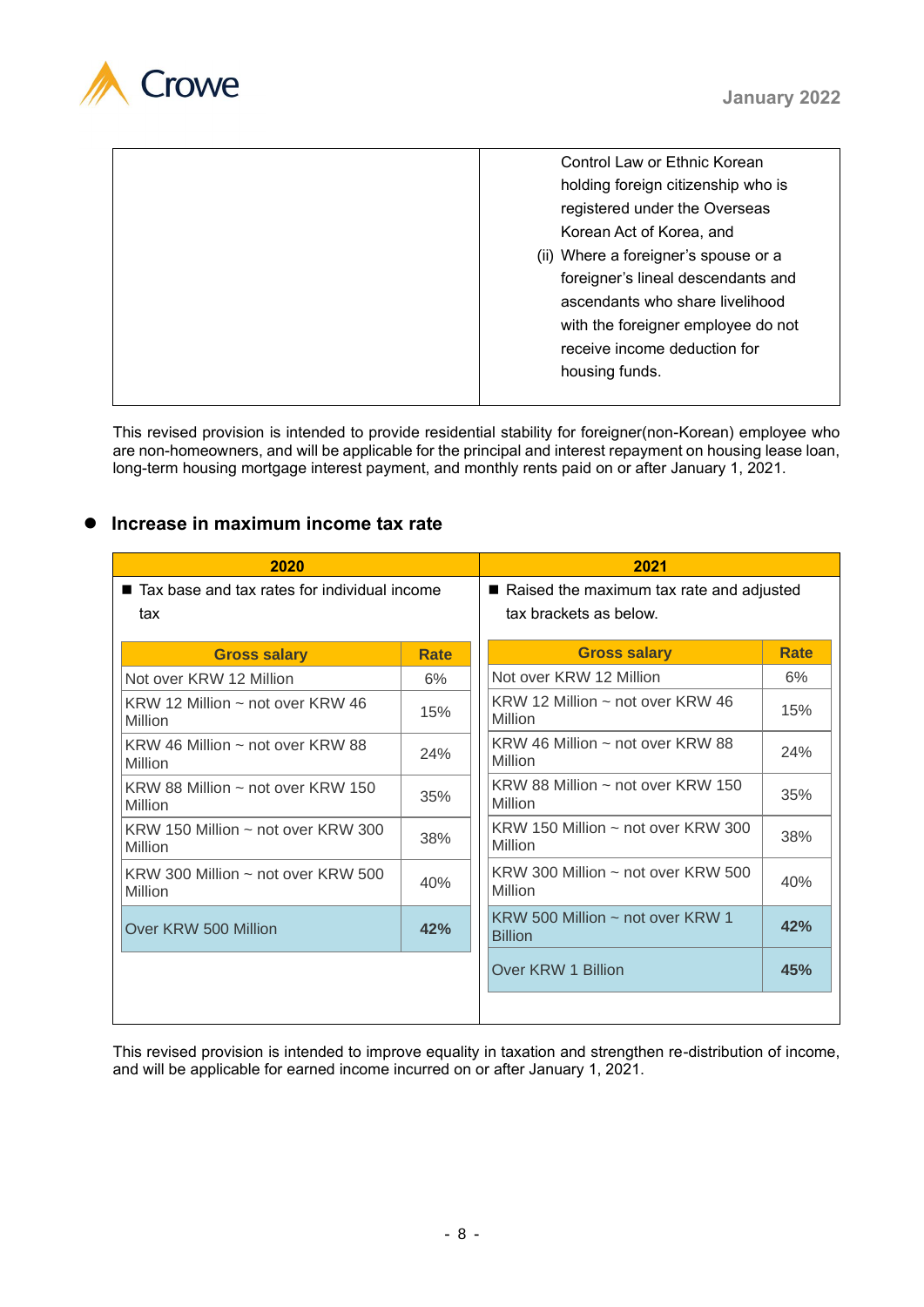

# ⚫ **2021 additional income deduction for increased spending on credit card use**

| 2020                                                                                                                                                                 |                                | 2021                                                                                                                                                                                                                                     |
|----------------------------------------------------------------------------------------------------------------------------------------------------------------------|--------------------------------|------------------------------------------------------------------------------------------------------------------------------------------------------------------------------------------------------------------------------------------|
| Income deductions for credit card use, etc.:                                                                                                                         |                                | ■ Newly added additional income deduction for<br>increased spending on credit card use:                                                                                                                                                  |
| (Eligibility) Applicable to the amount<br>$\bullet$<br>exceeding 25% of gross salary earned<br>income                                                                |                                | Same                                                                                                                                                                                                                                     |
| (Deduction rate) Income deduction rate<br>$\bullet$                                                                                                                  |                                |                                                                                                                                                                                                                                          |
| varies depending on payment method as                                                                                                                                |                                |                                                                                                                                                                                                                                          |
| below.                                                                                                                                                               |                                |                                                                                                                                                                                                                                          |
|                                                                                                                                                                      | <b>Deduction</b>               |                                                                                                                                                                                                                                          |
| <b>Payment method</b>                                                                                                                                                | rate                           |                                                                                                                                                                                                                                          |
| 10 Credit card use                                                                                                                                                   | 15%                            |                                                                                                                                                                                                                                          |
| 2 Cash receipts / debit cards                                                                                                                                        | 30%                            |                                                                                                                                                                                                                                          |
| 3 Amounts spent on book<br>purchases, performance, art<br>museum expenses (eligible only for<br>employees having salary earned<br>income of KRW 70 Million and less) | 30%                            |                                                                                                                                                                                                                                          |
| 4 Amounts spent in traditional<br>markets and public transportations                                                                                                 | 40%                            |                                                                                                                                                                                                                                          |
| < Newly added >                                                                                                                                                      |                                | Deduction on increased credit card<br>spending, etc.: Where credit card<br>spending, etc. in 2021* increased by<br>over 5% from 2020, 10% of the amount<br>in excess of 5% shall be deducted.<br>* Total of $\mathbb{O} \sim \mathbb{O}$ |
| (Deduction cap) The cap of income<br>deduction: KRW $2 \sim 3$ million depending<br>on earned income level:                                                          |                                | Same                                                                                                                                                                                                                                     |
| <b>Total salary earned</b><br><b>Income level</b>                                                                                                                    | <b>Income</b><br>deduction cap |                                                                                                                                                                                                                                          |
| KRW 70 Million and less                                                                                                                                              | <b>KRW 3 Million</b>           |                                                                                                                                                                                                                                          |
| <b>KRW 70 Million</b><br>$\sim$ 120 Million                                                                                                                          | KRW 2.5 Million                |                                                                                                                                                                                                                                          |
| Over KRW 120 Million                                                                                                                                                 | <b>KRW 2 Million</b>           |                                                                                                                                                                                                                                          |
| (Additional cap) KRW 1 Million for                                                                                                                                   |                                | Additional KRW 1 Million applied for<br>$\qquad \qquad -$                                                                                                                                                                                |
| each payment method*                                                                                                                                                 |                                | deduction on increased credit card                                                                                                                                                                                                       |
| * book purchase, qualified                                                                                                                                           |                                | spending, etc.                                                                                                                                                                                                                           |
| entertainment, art museum, traditional                                                                                                                               |                                |                                                                                                                                                                                                                                          |
| markets, public transportation, etc.                                                                                                                                 |                                |                                                                                                                                                                                                                                          |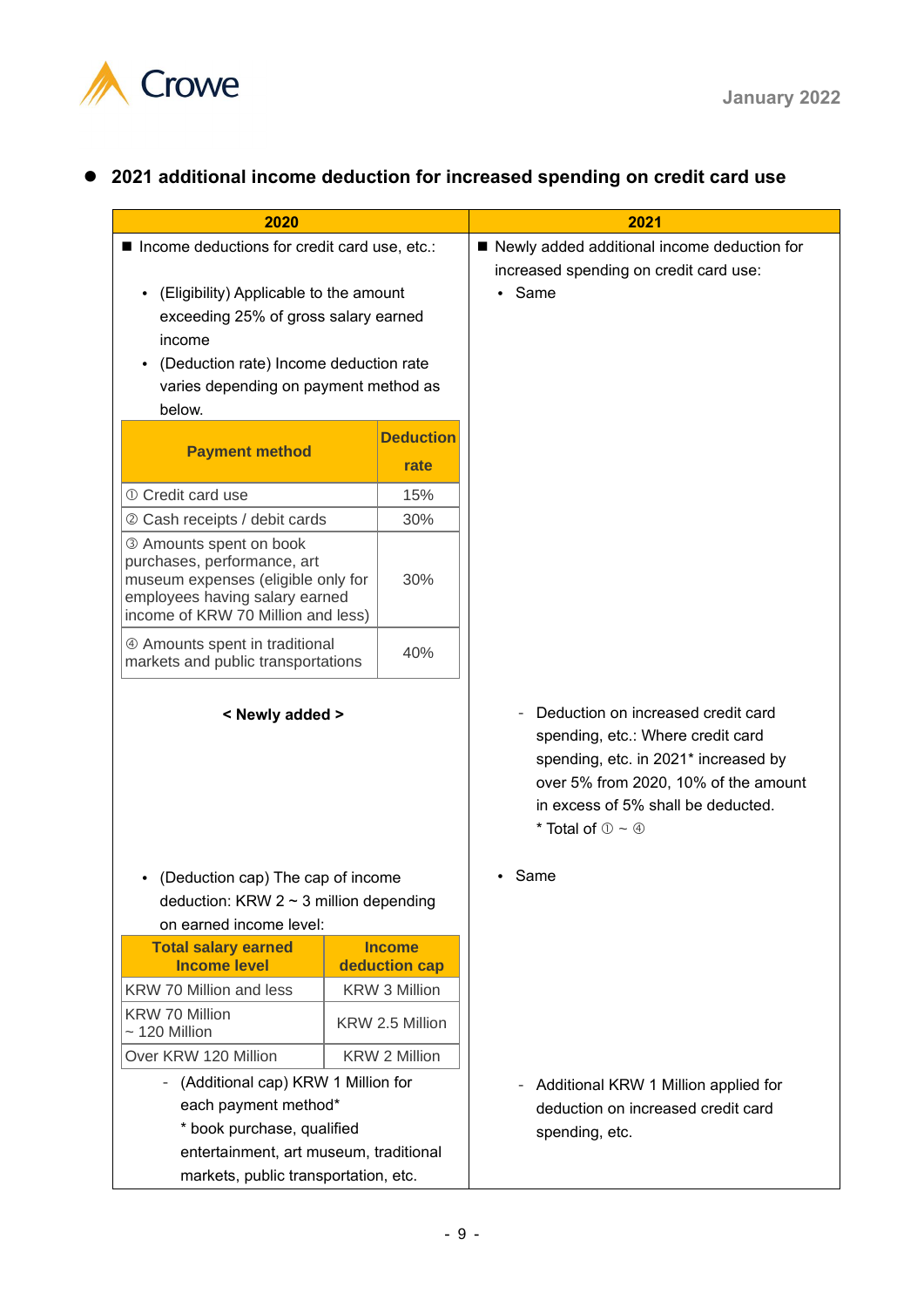

| • (Application period) Applicable up to | Same |  |
|-----------------------------------------|------|--|
| December 31, 2022                       |      |  |

This revised provision will be applicable for year-end settlement of earned income for 2021 and after.

# ⚫ **Expansion of tax credit for monthly housing rent**

| 2020                                                                                                                                                 | 2021                                                                                     |
|------------------------------------------------------------------------------------------------------------------------------------------------------|------------------------------------------------------------------------------------------|
| ■ Tax credit for monthly housing rent:                                                                                                               | ■ Adjustment in threshold for taxpayers having<br>global income:                         |
| (Eligibility) Employees having annual<br>gross salary earned income of KRW 70<br>Million or less (having global income of<br>KRW 60 Million or less) | • Same                                                                                   |
| (Deduction rate)<br>$\bullet$<br>Employees having annual gross salary                                                                                | Same<br>- Same                                                                           |
| of KRW 70 Million or less (for<br>employees having global income of<br>KRW 60 Million or less): 10%                                                  |                                                                                          |
| Employees having annual gross salary<br>of KRW 55 Million or less (for<br>employees having global income of<br>KRW 40 Million or less): 12%          | Global income threshold of KRW 40<br>Million raised to <b>KRW 45 Million</b> or<br>less) |
| Max deduction: KRW 7.5 Million                                                                                                                       | Same                                                                                     |

# ⚫ **Amendment of income tax reduction/exemption scheme for foreigner(non-Korean) engineers**

| 2020                                                      | 2021                                                        |
|-----------------------------------------------------------|-------------------------------------------------------------|
| ■ Income tax reduction/exemption for                      | Personnel qualifications are strengthened,                  |
| foreigner(non-Korean) engineers                           | but the scope of hiring institutions is                     |
|                                                           | expanded                                                    |
| (Eligible foreigner engineer) Foreigner                   | (Eligible foreigner engineer) Same                          |
| engineers or researchers                                  |                                                             |
| - Person who provides engineering                         | - Same                                                      |
| technology under an engineering                           |                                                             |
| technology* induction contract (contact                   |                                                             |
| value of USD 300,000 or more)                             |                                                             |
| * Machinery, shipbuilding, aerospace,                     |                                                             |
| telecommunications, chemicals, etc.                       |                                                             |
| - Person who satisfies $\mathbb D$ and $\mathbb Q$ below: | <b>Person who satisfies</b> $\mathbb{O}$ and $\mathbb{Q}$ : |
| ① Personnel qualifications:                               | (Strengthened personnel qualifications):                    |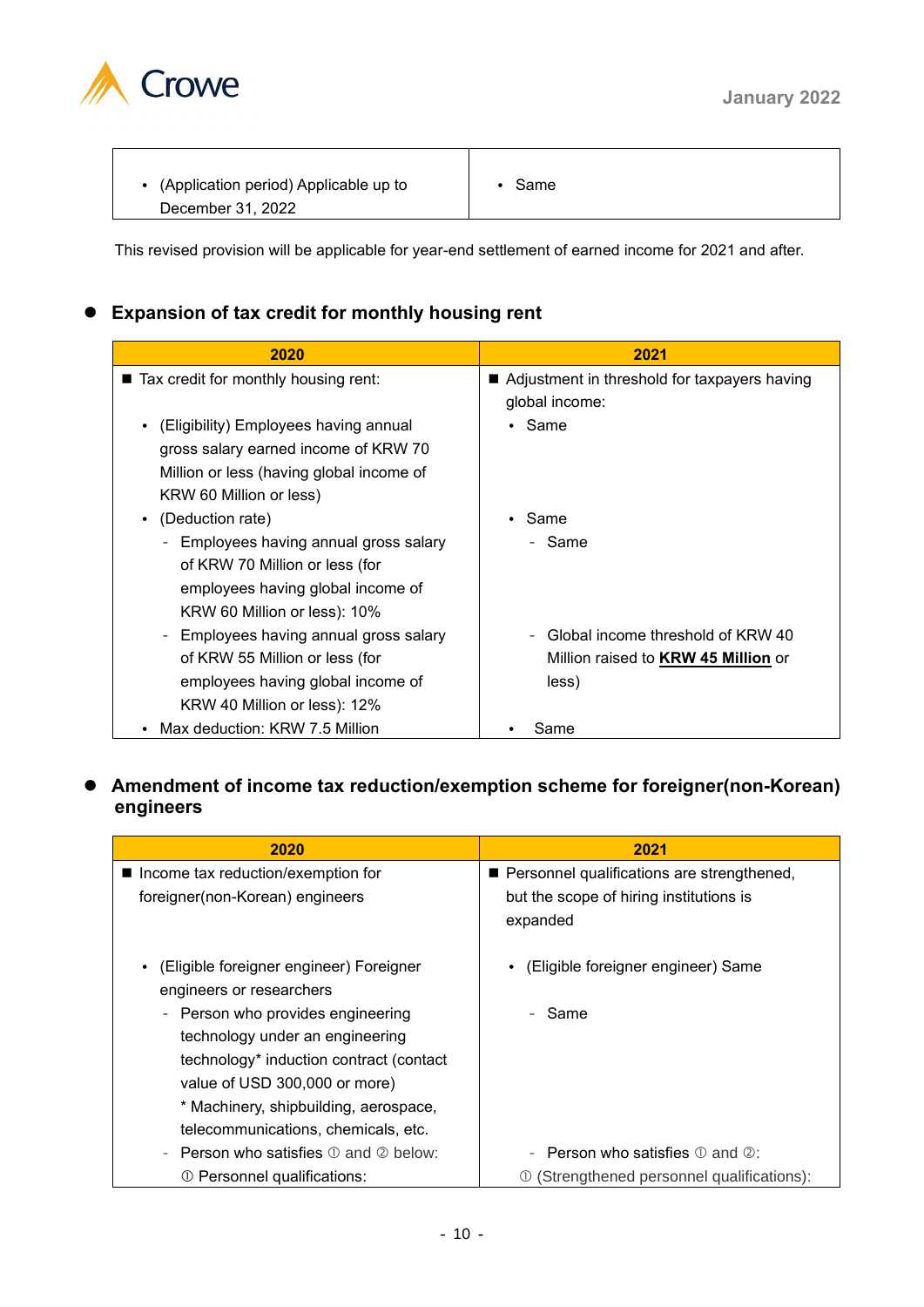

| Researchers                                                                                                                                                                                                                  | Researchers with bachelor's degree or<br>higher in engineering and science and<br>who have worked for a foreign science<br>and technology research institute for five<br>years or longer*<br>* two years for a doctoral degree holders |
|------------------------------------------------------------------------------------------------------------------------------------------------------------------------------------------------------------------------------|----------------------------------------------------------------------------------------------------------------------------------------------------------------------------------------------------------------------------------------|
| 2 Hiring institutions: R&D center of<br>foreign-invested companies*<br>* The portion of foreign share<br>ownership is 30% or more                                                                                            | 2 (Expanded scope of hiring institutions)<br>Domestic corporate-affiliated research<br>centers, research departments,<br>government-funded research institutes,<br>etc.                                                                |
| (Tax reduction/exemption allowed) 50% of<br>income tax exemption for 5 years<br>* For raw materials, parts and equipment<br>specialized leading companies, 70% tax<br>exemption for 3 years and 50% exemption<br>for 2 years | Same                                                                                                                                                                                                                                   |

This revised provision will be applicable for employment contract established on or after February 17, 2021.

# ⚫ **Temporary increase of tax credit on donations**

| 2020                          |             | 2021                                                                                                                             |             |
|-------------------------------|-------------|----------------------------------------------------------------------------------------------------------------------------------|-------------|
| Tax credit rate for donations |             | Temporarily increase the tax credit rate for<br>donations for 5% for 1 year period (Jan 1, 2021<br>$\sim$ Dec 31, 2021) as below |             |
| <b>Donation Amount</b>        | <b>Rate</b> | <b>Donation Amount</b>                                                                                                           | <b>Rate</b> |
| KRW 10 Million or less        | 15%         | KRW 10 Million or less                                                                                                           | 20%         |
| Over KRW 10 Million           | 30%         | Over KRW 10 Million                                                                                                              | 35%         |

# ■ Labor Law Update on Minimum Wage

The Ministry of Employment and Labor (MOEL) has published an official announcement that the minimum hourly wage will increase from KRW 8,720 to **KRW 9,160 effective from January 1, 2022** (the monthly minimum wage will be KRW 1,914,440 with the 209 work hours under the labor laws of Korea). The requirement shall be applied equally to across all industries.